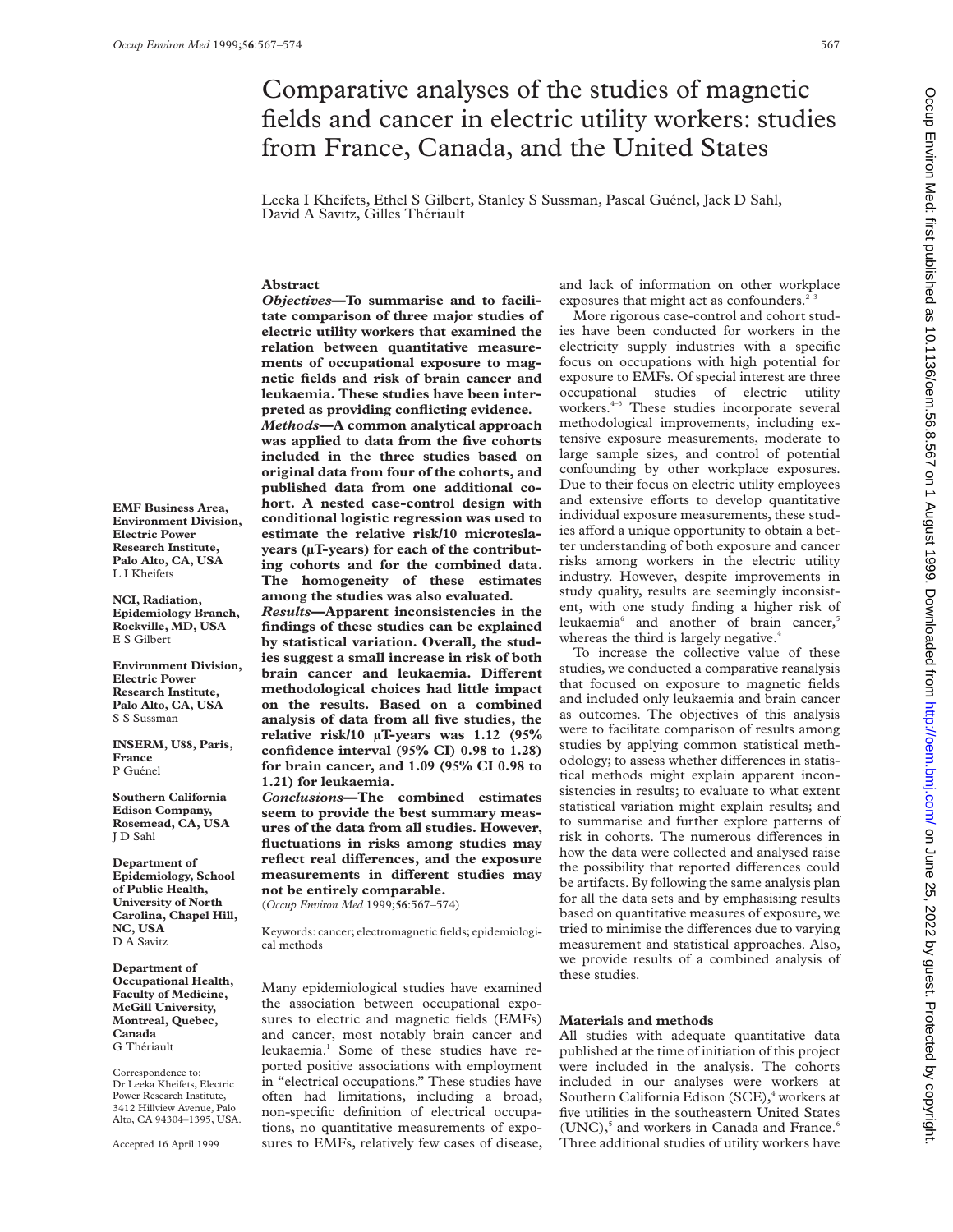been published<sup>7-9</sup>; they were not included due to either lack of detailed measurement data<sup>7</sup> or insufficient time since publication for inclusion<sup>8 9</sup>; studies that were not based on utility workers<sup>10</sup> were also excluded. Because the three cohorts in the Canada-France study (Electricite de France (EdF), Ontario Hydro (OH), and Hydro Quebec (HQ)) were defined and followed up differently, we decided at the outset to carry out a separate analysis for each of the three cohorts rather than pool the data. The principal investigators of the OH study chose not to collaborate in this project; thus we had to rely only on the published data for the OH cohort.

### DESIGN ISSUES IN COMPARATIVE ANALYSES

For the comparative analyses, several steps were taken to make the studies as comparable as possible. Firstly, to arrive at a common cohort definition, all analyses were restricted to men employed for at least 1 year at one of the utilities. Secondly, to make the two mortality studies more comparable, only the underlying causes of death were included in the comparative analysis. Thirdly, to allow for additional time for the disease to progress from diagnosis to death, in defining exposure windows (see statistical approach section) the period between exposure and identification of the case was taken to be 2 years longer for mortality than for incidence data. Fourthly, to be consistent with other studies, we converted cumulative exposure to magnetic fields, which had been estimated by the original UNC presentation based on the proportion of hours spent at work, into conventional microtesslayears (µT-years) of exposure. Previous analyses of the Canada-France study had also included historical corrections for changes in work practices that could have influenced past exposures. Although these corrections had negligible effects on the results, they were used in the comparative analysis as well as for the EdF and HQ cohorts. Adjustment for occupational exposures other than magnetic fields did not confound the results of the individual studies; thus no adjustment was made for them in these analyses. As measurements of electric fields were available only for the Canada-France study, they were not examined in the comparative analysis.

The original SCE analyses included occupational information on exposure assessment from death certificates when this information was missing in work histories. For comparability, subjects without occupational histories from personnel records were excluded in most of the comparative analyses. To evaluate whether this exclusion affected results, alternative analyses that included subjects with occupational information from death certificates were conducted.

#### STATISTICS IN COMPARATIVE ANALYSES

Although some studies presented analyses based on duration of employment in various job categories, here we emphasise analyses based on estimated cumulative exposure in µT-years. All studies were analysed with conditional logistic regression as matched case-control studies. For the UNC study, the controls for a case included all subjects who matched the case for year of birth and race, who remained alive to the date of death of the case, and who had been employed at the same utility for at least 1 year before the death of the case.

All analyses were adjusted for socioeconomic status and matching variables. The adjustment for socioeconomic status was accomplished by including a main effect for socioeconomic status in the model, or by matching socioeconomic status.

The general model was one in which the odds ratio, or relative risk, was given by exp( â z), where z is either an indicator for an exposure category or a quantitative measure of exposure. For simplicity, we will refer to our odds ratio estimates as relative risks, defined as the ratio of incidences specific for age, race, and socioeconomic status, and assumed to be constant over these variables. For  $exp(β)$  95% confidence intervals (95% CIs) were based on the standard error for  $\beta$ . With the exception of SCE, these analyses were conducted with the PECAN module of the software package EPICURE,<sup>11</sup> and statistical tests were based on the likelihood ratio statistic. For SCE, analyses were conducted by SCE investigators with the PECAN module of the software package EGRET,<sup>12</sup> and tests were based on the estimates divided by their asymptotic standard errors. Results of statistical tests are presented only for the quantitative index of exposure and are one tailed. For analyses based on cumulative exposure,  $z$  was scaled so that  $exp(\beta)$  could be interpreted as the relative risk/10 uT-vears (roughly equivalent to working as a lineman for 5 years), a convenient metric for expressing risks. For analyses based on exposure intensity,  $z$  was scaled so that the  $exp(\beta)$  could be interpreted as the relative risk/µT.

For the Canada-France and UNC studies, socioeconomic status was based on the worker's job at the start of employment with five and four categories of socioeconomic status, respectively. The socioeconomic status classification from the UNC study was adopted and applied to the SCE data. The original UNC study included an adjustment for active work, and the EdF study effectively adjusted for this variable as only the active period of employees was included.

Exposure windows included the 1–10 years before diagnosis (or 3–12 years before death), and exposure >10 years before diagnosis (>12 years before death). The windows are referred to as the  $>1$ ,  $1-10$ , and  $>10$  exposure windows, where the >1 window is the combination of the 1–10 and >10 windows. As well as cumulative exposure, analyses of average exposure intensity are presented for the >1 window, where exposure intensity is defined as the cumulative exposure divided by the duration of employment in the >1 exposure window.

Emphasis was placed on estimates and tests based on treating exposure as a continuous variable. Under the assumption that risk is a monotonically increasing function of exposure, continuous analyses provide the most sensitive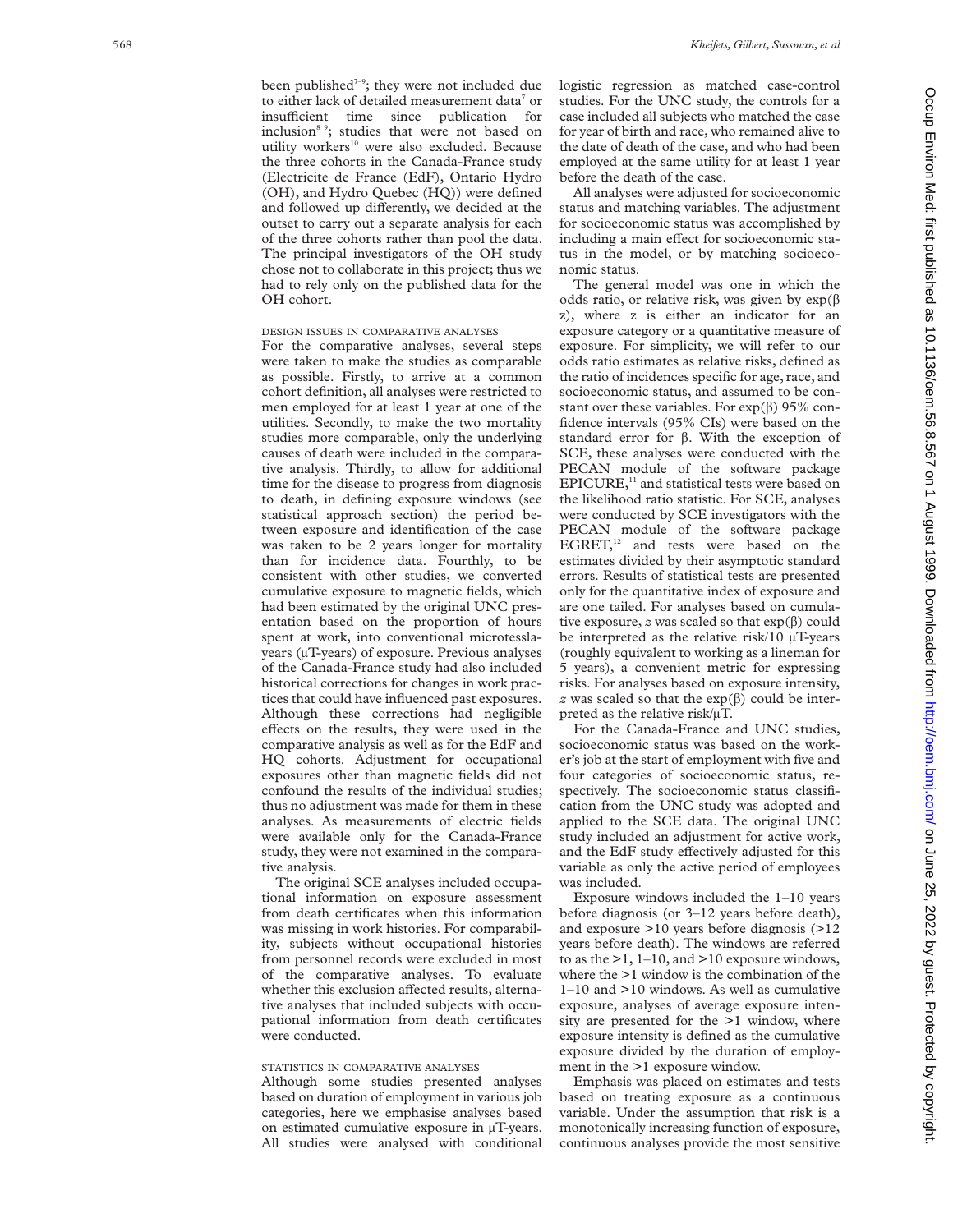*Table 1 comparison of the design of the studies included in the comparative analysis*

|                                          |                                                                                                                | Design                    |                                        | Outcome                   |                                                                                           |                       |                                              |                  |           |                                                 |                |
|------------------------------------------|----------------------------------------------------------------------------------------------------------------|---------------------------|----------------------------------------|---------------------------|-------------------------------------------------------------------------------------------|-----------------------|----------------------------------------------|------------------|-----------|-------------------------------------------------|----------------|
| Investigator<br>(date)                   | Utility/study                                                                                                  | Type of study             |                                        | Cohort size Follow $up^*$ | Inclusion and follow<br>up criteria                                                       | Minimum<br>employment | Exposure<br>windows(y)                       | Controls<br>case | Type      | Main focus                                      | Cases          |
| Sahl et al<br>$(1993)^4$                 | Southern<br>California<br>Edison (SCE)                                                                         | Nested†,‡<br>Case-control | 36 221                                 | 1960-88                   | Included females;<br>included contributing<br>causes of death in<br>case-control analyses | 1 <sub>v</sub>        | $2 - 10$<br>$5 - 10$<br>$2 - 20$<br>$5 - 20$ | 10               |           | Mortality Leukaemia<br>Brain cancer<br>Lymphoma | 44<br>32<br>67 |
| Thériault et<br>al $(1994)$ <sup>6</sup> | Electricite de<br>Nested†,‡<br>France (EdF)<br>Case-control<br>Ontario<br>Hydro $(OH)$<br>Hydro<br>Quebec (HQ) |                           | 170 000                                | 1978-89                   | No follow up beyond<br>retirement                                                         | 1 <sub>v</sub>        | $0 - 5$<br>$0 - 20$<br>$20+$                 | 4                |           | Incidence Leukaemia<br>Brain cancer<br>Melanoma | 71<br>60<br>31 |
|                                          |                                                                                                                |                           | 31 543<br>1970-89<br>21 749<br>1970-89 |                           | Only pensioners for<br>first 3 ys of follow up                                            | 1 <sub>v</sub>        | $0 - 5$<br>$0 - 20$<br>$20+$                 | 4                |           | Leukaemia<br>Brain cancer<br>Melanoma           | 45<br>24<br>57 |
|                                          |                                                                                                                |                           |                                        |                           |                                                                                           | 1 y                   | $0 - 5$<br>$0 - 20$<br>$20+$                 | 4                |           | Leukaemia<br>Brain cancer<br>Melanoma           | 24<br>24<br>18 |
| Savitz and<br>Loomis<br>$(1995)^5$       | 5 US Utilities<br>(UNC)                                                                                        | Cohort                    | 138 905                                | 1950-88                   |                                                                                           | 6 months              | $2 - 10$<br>$10 - 20$<br>$20+$               |                  | Mortality | Leukaemia<br>Brain cancer                       | 164<br>151     |

\*Duration of follow up ranged from 12 years for the EdF cohort to close to 40 years for the UNC study.

†Full cohort used to evaluate job category and duration of employment, nested case-control design used to evaluate quantitative exposure measurements.

‡In all of the case-control studies, controls were required to be similar to the case for year of birth, race, and sex, and were required to have remained at risk to the calendar year of diagnosis (or death) of the case.

§Based on the original publication.

evaluation of effects. Also, they avoid the arbitrariness of choosing particular exposure categories. The estimates of the relative risk/10 µT-years also provide a measure of risk that is comparable across studies where the magnitudes of exposure vary substantially. Relative risks by categories defined by the same cut off points for all studies are also presented. Relative risks based on exposure distribution percentile scores of 50–75, 75–90, and >90 for individual studies relative to <50th percentile were also calculated, and are presented graphically. Because exposure levels for the <50th percentile category differ by study, these relative risks are not strictly comparable across studies. Nevertheless, they are useful in showing how the exposures and risks vary by study. We also explored the influence of several different analytical and design decisions on the study results.

Although we were not able to obtain the data for the Ontario Hydro cohort, we used published results<sup>13</sup> <sup>14</sup> to obtain comparable estimates. The 1996 publication $14$  has the advantage that it is based on data updated to include cases missed initially, but more detailed results were available in the earlier report, $13$  particularly for leukaemia. Details on these calculations are given in footnotes to the tables. We summarised these data by providing risk estimates based on combined data from all studies. These combined estimates are based on an approach described by Whitehead and Whitehead<sup>15</sup> that takes into account possible heterogeneity in the findings. Combined estimates are calculated by weighting the individual estimates by their inverse variances. With this combined estimate, a  $\chi^2$  statistic testing for heterogeneity is then calculated. If this  $\chi^2$  statistic exceeds its degrees of freedom, a parameter  $\tau^2$  that measures variability across studies can be estimated. The estimated  $\tau^2$  is then used to obtain new weights and confidence limits that include this additional variability. If the  $\chi^2$  statistic is less than its degrees of freedom there is clearly no evidence of heterogeneity, and weighting studies by their inverse variances, which is equivalent to taking  $\tau^2$ =0, is recommended.

#### **Results**

Although the studies vary with respect to structure (table 1) and details of magnetic field and confounder assessment (table 2), in critical

*Table 2 Comparison of exposure assessment used by the studies included in the comparative analysis*

| Investigator<br>(date)              | Utility                             | Sampling             | $Instrument^*$ | Occupational<br>categories (n) | Measurements<br>(n) | Median<br>exposure<br>$(\mu T\text{-} \text{years})$ | Historical     | Control for other<br>$correction$ exposures $\ddagger$ | Analyses<br>based on<br>job titles | <b>Comments</b>                                        |
|-------------------------------------|-------------------------------------|----------------------|----------------|--------------------------------|---------------------|------------------------------------------------------|----------------|--------------------------------------------------------|------------------------------------|--------------------------------------------------------|
| Sahl et al<br>$(1993)^4$            | Southern California<br>Edison (SCE) | Convenience EMDEX    |                | 35                             | 776                 | 3.5                                                  | No             | No                                                     | Yes                                | 17%-20% lacked<br>detailed occupational<br>information |
| Thériault<br>et al                  | Electricite de<br>France (EdF)      | Convenience Positron |                | 37                             | 8290                | 2.2                                                  | Yes            | SES, IARC list<br>of potential                         | No                                 | OH study location<br>(as well as job titles)           |
| $(1994)^6$<br>Ontario Hydro<br>(OH) |                                     |                      |                | 48                             | 7716                | 4.9                                                  |                | carcinogens                                            |                                    | was used to define<br>the occupational                 |
|                                     | Hydro Quebec<br>(HQ)                |                      |                | 32                             | 466                 | 6.3                                                  |                |                                                        |                                    | categories                                             |
| Savitz and<br>Loomis<br>$(1995)^5$  | 5 US Utilities<br>(UNC)             | Random               | <b>AMEX</b>    | 28                             | 2842                | 1.1                                                  | N <sub>0</sub> | SES, PCB,<br>solvents:<br>excluded<br>nuclear workers  | Yes                                |                                                        |

\*AMEX is capable of measuring only time weighted average (TWA) magnetic fields; EMDEX 2 and Positron are capable of measuring both electric and magnetic fields on a continuous basis (every few seconds).

†Adjustment of the current measurements based on known changes in work practices; these adjustments lead to only minor changes in exposure or risk estimates. ‡Except for ionising radiation, estimates of occupational exposures were based on expert judgments.

§Number of workers with 5 workday measurements.

¶Including ionising radiation, chemical agents, and sunlight; information on smoking was available only for the HQ cohort.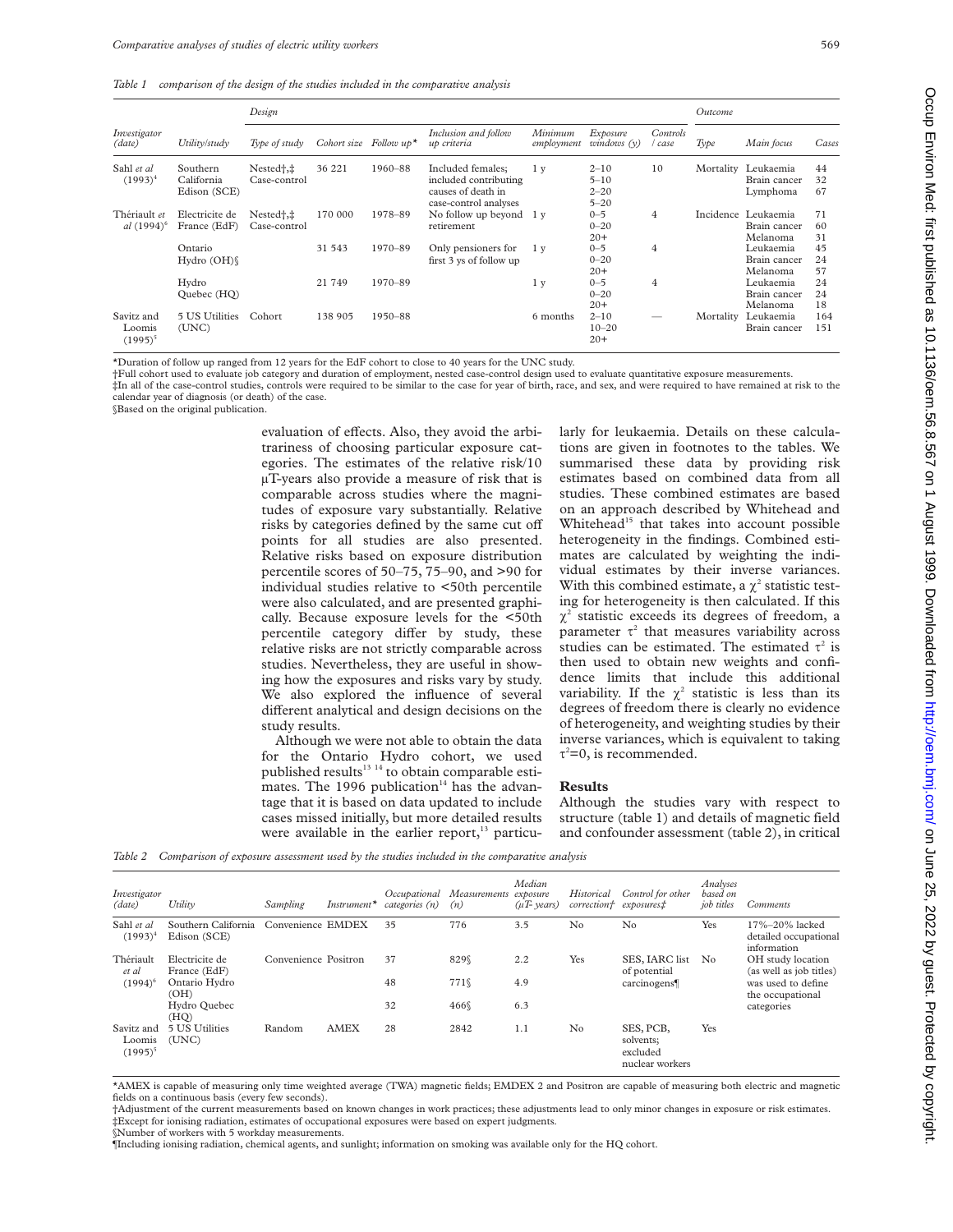*Table 3 Comparison of the published results of the studies included in the comparative analysis\**

|                                        |                      |     | Leukaemia              | <b>Brain</b> |                                  |  |
|----------------------------------------|----------------------|-----|------------------------|--------------|----------------------------------|--|
| Study                                  | Exposure† / referent | RR. | 95% CI                 |              | RR 95% CI                        |  |
| Sahl et al $(1993)^4$ :                |                      |     |                        |              |                                  |  |
| <b>SCE</b>                             | Per 25 µT-years      | 11  | $0.8 \text{ to } 1.5$  |              | $0.8$ $0.5$ to 1.4               |  |
| Thériault et al (1994) <sup>6</sup>    | $>90\% - 50\%$       | 18  | $0.8 \text{ to } 4.0$  |              | $2.0 \quad 0.8 \text{ to } 5.0$  |  |
| EdF                                    |                      | 19  | $0.5 \text{ to } 7.8$  |              |                                  |  |
| O <sub>H</sub>                         |                      | 36  | $0.9 \text{ to } 14.3$ |              | $5.5 \quad 0.6 \text{ to } 50.6$ |  |
| HQ                                     |                      |     | $0.5$ 0.04 to 3.8      |              | $1.7 \quad 0.3$ to $9.7$         |  |
| Savitz and Loomis $(1995)^5$ >90%-<30% |                      |     |                        |              |                                  |  |
| UNC.                                   |                      | 11  | $0.6 \text{ to } 2.1$  |              | $2.3$ 1.2 to 4.6                 |  |

\*All studies presented ORs (or RRs) for categories defined by cumulative exposure, but the definition of these categories differed. For the studies of Thériault *et al*, the categories were defined by the 50th, 75th, and 90th percentiles of the combined data from the three studies included. For the UNC study, the categories were defined by the 30th, 50th , 70th, and 90th percentiles for all deaths, whereas for the SCE study the results were presented for the mean, median, and 99th percentiles

†The 90th percentile for the study of Thériault *et al* =15.7 µT-years, and the 90th percentile for the study of Savitz and Loomis=4.3 µT-work-years, based on the proportion of hours spent at work, or 19.1 µT-years.

> ways they are quite compatible for comparative analyses. An informal assessment of the methods could not readily explain the disparate published results (table 3).

## AGE, SOCIOECONOMIC STATUS, AND EXPOSURE

Figure 1 shows the distributions of duration of employment, intensity of exposure, and cumulative exposure. These distributions were based on all brain cancer and leukaemia cases and controls for EdF, HQ, and SCE, and on all deaths for UNC. Duration of employment was fairly similar for the study groups, but distribution of the exposure intensity varied substantially. The EdF group had the lowest mean exposure (0.2  $\mu$ T), probably due to the fact that it included full time or part time gas workers. The UNC and HQ groups had similar mean exposure intensities  $(0.4 \mu T)$ . The highest mean exposure intensity was in the SCE group (0.8  $\mu$ T). From the published data, it seems that exposure intensity for the OH group was similar to that of the HQ and UNC groups. Due to many workers with high exposures, the SCE cohort contributed much information despite its small size.

BRAIN CANCER

For cumulative exposure in the >1 window, UNC and OH had the highest relative risks/10 µT-years (table 4). The strongest association was found in the UNC analyses of intensity of exposure or cumulative exposure in the 1–10 window.

Table 5 shows relative risks and numbers of cases for categories defined by cumulative exposure in the >1 year window. The number of cases in the higher exposure categories for UNC was considerably larger than for the other studies. Some evidence of an increase in relative risks with increasing exposure categories was found in the EdF, UNC, and OH studies, but 95% CIs were wide, especially for the EdF and OH studies. All studies but the SCE showed increased relative risks in the >16 µT-years category. Also, UNC showed a consistent increase in risk for the 1–10 year exposure window, with estimated relative risks of 1.0, 1.3, 1.6, and 4.4 for categories defined by the respective cut off points  $0, 1, 2$ , and  $>4$ µT-years (data not shown). The UNC study, unlike the others, also showed a reasonably consistent increase in risk for categories of average intensity of exposure, with estimated relative risks of 1.0, 1.1, 1.3, and 2.2 for categories defined by the respective cut off points 0, 0.2, 0.4, and  $>1.0 \mu T$  (data not shown).

To allow a more direct comparison of the magnitude of risk with the magnitude of exposure, we present results based on cumulative exposure to magnetic fields ( $\mu$ T-years) percentile scores of 50–75, 75–90, and >90, defined within the individual studies (fig 2). These results show similar patterns to analyses based on fixed cut off points, shown in table 5. However, the trend within studies seems stronger than the overall trend for all studies. For example, the 90th percentile of cumulative exposure for SCE was almost an order of magnitude higher than EdF (46  $v$  5  $\mu$ T-years), with differences in the baseline categories of only 5,



*Figure 1 Distributions of duration of employment, intensity of exposure, and cumulative exposure by study.*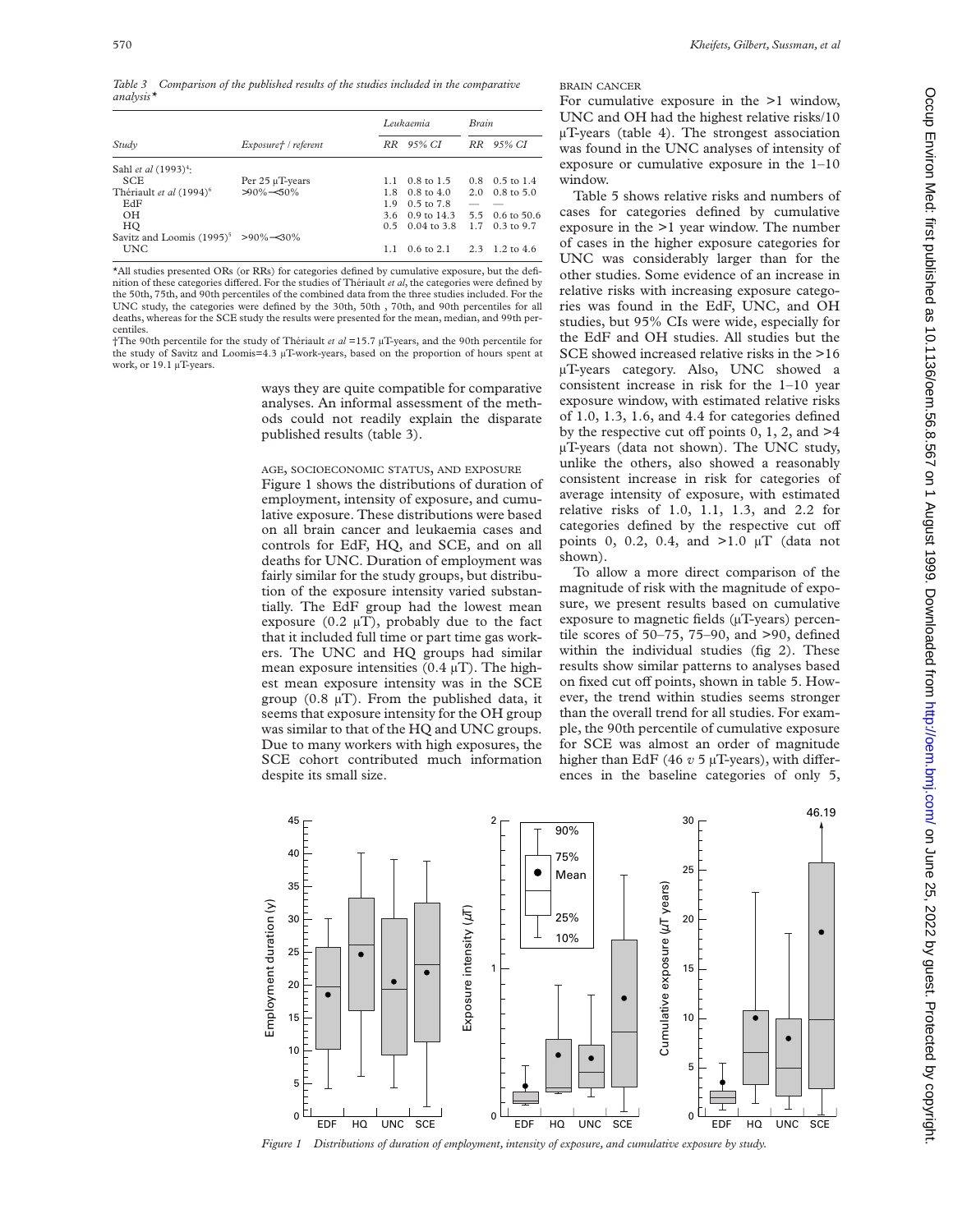#### *Table 4 Continuous analyses by exposure windows*

|                       |                         | Cumulative exposure (µT-years) | Exposure intensity $(\mu T)$ |  |                        |             |  |                          |          |    |                     |          |             |                        |          |  |
|-----------------------|-------------------------|--------------------------------|------------------------------|--|------------------------|-------------|--|--------------------------|----------|----|---------------------|----------|-------------|------------------------|----------|--|
| Study                 | $>1$ Window             |                                |                              |  | 10 Window              |             |  | $>10$ Window             |          |    | $>1$ Window         |          | $>1$ Window |                        |          |  |
|                       | $Continuous*$<br>Score† |                                |                              |  |                        |             |  |                          |          |    | $Continuous*$       |          |             |                        |          |  |
|                       | RR                      | 95% CI                         | $p$ Value $\neq$ RR 95% CI   |  |                        | p Value‡ RR |  | 95% CI                   | p Value‡ | RR | 95% CI              | p Value‡ | RR          | 95% CI                 | p Value‡ |  |
| Brain:                |                         |                                |                              |  |                        |             |  |                          |          |    |                     |          |             |                        |          |  |
| EdF                   |                         | 1.06 0.75 to 1.49              | 0.37                         |  | $0.78$ 0.21 to 2.90    | 0.65        |  | 1.14 0.73 to 1.77        | 0.28     |    | 1.66 0.97 to $2.80$ | 0.04     |             | 1.16 0.52 to 2.60 0.36 |          |  |
| HQ                    |                         | 1.05 0.66 to 1.52              | 0.40                         |  | 1.14 0.36 to 3.60      | 0.42        |  | 1.06 0.66 to 1.71        | 0.40     |    | 1.08 0.72 to 1.62   | 0.36     |             | 0.94 0.34 to 2.60 0.55 |          |  |
| <b>UNC</b>            |                         | 1.20 0.99 to 1.46              | 0.04                         |  | 2.55 1.42 to 4.60      | 0.002       |  | 1.14 0.89 to 1.46        | 0.16     |    | 1.24 1.00 to 1.55   | 0.03     |             | 2.56 1.52 to 4.30      | < 0.001  |  |
| <b>SCE</b>            |                         | $0.99$ 0.75 to 1.32            | 0.52                         |  | 0.90 0.47 to 1.72      | 0.62        |  | 1.01 0.75 to 1.37        | 0.47     |    | 1.04 0.77 to 1.41   | 0.41     |             | $1.28$ 0.65 to 2.50    | 0.24     |  |
| OH(1)                 |                         |                                |                              |  |                        |             |  |                          |          |    | 1.44 0.89 to 2.31   | 0.07     |             |                        |          |  |
| OH(2)                 |                         |                                |                              |  |                        |             |  |                          |          |    | 1.46 0.76 to 2.79   | 0.13     |             |                        |          |  |
| Leukaemia:            |                         |                                |                              |  |                        |             |  |                          |          |    |                     |          |             |                        |          |  |
| EdF                   |                         | 1.04 0.72 to 1.50              | 0.42                         |  | $0.69$ 0.14 to 3.40    | 0.69        |  | 1.11 0.70 to 1.75        | 0.34     |    | $0.72$ 0.36 to 1.43 | 0.83     |             | 1.16 0.48 to 2.80 0.37 |          |  |
| HQ                    |                         | $0.81$ 0.46 to 1.42            | 0.78                         |  | $0.90 \, 0.22$ to 3.60 | 0.56        |  | $0.72$ 0.34 to 1.55      | 0.82     |    | $0.92$ 0.57 to 1.66 | 0.61     | 0.31        | $0.05$ to $1.98$       | 0.92     |  |
| <b>UNC</b>            |                         | $1.02$ 0.84 to 1.24            | 0.42                         |  | 1.46 0.68 to 3.10      | 0.34        |  | $1.00 \, 0.80$ to $1.24$ | 0.50     |    | 1.03 0.83 to 1.27   | 0.79     | 1.49        | $0.86$ to $2.60$       | 0.17     |  |
| <b>SCE</b>            |                         | 1.12 0.95 to 1.33              | 0.08                         |  | 1.03 0.75 to 1.42      | 0.42        |  | 1.14 0.94 to 1.39        | 0.10     |    | 1.13 0.94 to 1.37   | 0.09     | 1.39        | $0.84$ to 2.30 $0.10$  |          |  |
|                       |                         |                                |                              |  |                        |             |  |                          |          |    | 1.09 0.86 to 1.37   | 0.24     |             |                        |          |  |
| $OH(1)$ <sup>**</sup> |                         |                                |                              |  |                        |             |  |                          |          |    |                     |          |             |                        |          |  |
| OH(2)                 |                         |                                |                              |  |                        |             |  |                          |          |    | 1.25 0.75 to 2.08   | 0.20     |             |                        |          |  |

\*These analyses treat exposure as a continuous variable. RRs presented are / 10  $\mu$ T-years for cumulative exposure and / 1 $\mu$ T for exposure intensity

†These analyses are based on scores assigned to each of the four categories indicated in table 5.

‡One tailed p value for the trend test based on the continuous data.<br>§Based on Thériault *et al,*<sup>13</sup> table 3.4, and obtained with weighted linear regression of the ORs on exposure.

Based on Miller et al,<sup>14</sup> table 4, and obtained with weighted linear regression of the ORs on exposure, with the two exposure categories shown under OH(2) in table

4.<br>\*\*Based on Thériault *et al*,<sup>13</sup> table 3.10, and scaled in units of 10 µT-years.

although the relative risk for these categories was the same (RR=2.1).

Several alternative approaches were applied to these data. They included restricting analyses to subjects employed for at least 10 years, dropping the adjustment for socioeconomic status, adding stratification on active work status, including experience only for 1970 and later (as follow up did not begin until 1970 for the EdF, HQ, and OH cohorts), adding workers from the SCE cohort with exposure estimates based on occupational information obtained from death certificates (as in<sup>4</sup>), and including benign brain tumours (available only for HQ and UNC). None of these approaches modified results in any important way.

#### LEUKAEMIA

Overall, the studies showed little or no relation between continuous magnetic fields and leukaemia (table 4). The SCE study suggested a relation between exposure (p=0.08) and leukaemia for the >1 exposure window, which

*Table 5 Analyses by cumulative exposure\**

came about because of increased risks in the two highest exposure categories of >8 µT-years (table 5). The largest relative risk/10 µT-years for the >1 exposure window was for OH 2. This result was larger than that obtained from earlier data, but this might be explained by differences in the methods of calculation.

The relative risks by exposure category (table 5 and fig 3) did not indicate clear exposure-response patterns. However, for all studies except HQ, relative risks were increased in the  $>16 \mu T$ -vears category and in the  $>1 \mu T$ category for exposure intensity (not shown). Also, OH showed increased risks for all of the categories >4 µT-years , and figure 3 shows a fairly consistent increase for SCE. The relative risks for OH (based on the early data) were larger than those for the other studies, and were larger than the relative risk based on the later OH data.

The alternative analytical approaches evaluated for risk of brain cancer were also applied to the leukaemia data. Again, these decisions

|                      | Cut off points $(\mu T\text{-years})$ |     |                  |     |                |                  |     |                |                  |     |                        |  |  |  |  |
|----------------------|---------------------------------------|-----|------------------|-----|----------------|------------------|-----|----------------|------------------|-----|------------------------|--|--|--|--|
|                      | $0 - 4$                               |     | $4 - 8$          |     |                | $8 - 16$         |     |                | >16              |     |                        |  |  |  |  |
| Study                | $\boldsymbol{n}$                      | RR  | $\boldsymbol{n}$ | RR  | 95% CI         | $\boldsymbol{n}$ | RR  | 95% CI         | $\boldsymbol{n}$ | RR  | 95% CI                 |  |  |  |  |
| Brain:               |                                       |     |                  |     |                |                  |     |                |                  |     |                        |  |  |  |  |
| EdF                  | 49                                    | 1.0 | 5                | 1.3 | $0.4$ to 3.9   | 3                | 1.3 | $0.3$ to $5.5$ | 2                | 1.7 | $0.3$ to $9.7$         |  |  |  |  |
| HQ                   | 8                                     | 1.0 | 8                | 2.8 | 0.6 to 12.2    | 2                | 0.5 | $0.1$ to $3.2$ | 6                | 1.5 | $0.3$ to $6.9$         |  |  |  |  |
| <b>UNC</b>           | 62                                    | 1.0 | 35               | 1.3 | $0.8$ to $2.0$ | 22               | 1.2 | $0.7$ to $2.0$ | 23               | 2.1 | $1.2 \text{ to } 3.6$  |  |  |  |  |
| <b>SCE</b>           | 8                                     | 1.0 | 2                | 0.4 | $0.1$ to $2.3$ | 3                | 0.5 | $0.1$ to $2.8$ | 7                | 0.6 | $0.1$ to $3.0$         |  |  |  |  |
| $OH(1)$ <sup>+</sup> | 7                                     | 1.0 | 13               | 1.1 | $0.2$ to $5.1$ |                  |     |                | 4                | 5.5 | $0.6 \text{ to } 51.6$ |  |  |  |  |
| OH(2) <sup>†</sup>   | 7                                     | 1.0 | $\overline{7}$   | 1.3 | $0.3$ to $5.4$ | 10               | 2.4 | 0.5 to 10.8    |                  |     |                        |  |  |  |  |
| Leukaemia:           |                                       |     |                  |     |                |                  |     |                |                  |     |                        |  |  |  |  |
| EdF                  | 62                                    | 1.0 | 6                | 2.1 | $0.7$ to $6.1$ | 1                | .5  | $0.1$ to $3.8$ | 3                | 1.9 | $0.5$ to $7.8$         |  |  |  |  |
| HQ                   | 7                                     | 1.0 | 6                | 0.3 | $0.1$ to $1.3$ | 8                | 0.9 | $0.2$ to $3.8$ | 3                | 0.6 | $0.1$ to 3.3           |  |  |  |  |
| <b>UNC</b>           | 69                                    | 1.0 | 41               | 1.1 | $0.7$ to $1.8$ | 26               | 1.0 | $0.6$ to $1.7$ | 22               | 1.4 | $0.8$ to $2.4$         |  |  |  |  |
| <b>SCE</b>           | 6                                     | 1.0 | 3                | 1.0 | $0.2$ to $4.8$ | $\overline{7}$   | 1.6 | $0.4$ to $6.4$ | 15               | 1.5 | $0.4 \text{ to } 6.3$  |  |  |  |  |
| OH $(1)$             | 9                                     | 1.0 | 13               | 2.6 | 0.9 to 7.3     | 17               | 6.6 | 2.0 to 22.0    | 6                | 3.6 | 0.9 to 14.3            |  |  |  |  |
| OH (2) <sup>†</sup>  | 10                                    | 1.0 | 16               | 1.7 | $0.6$ to $4.8$ | 24               | 1.6 | $0.5$ to $5.1$ |                  |     |                        |  |  |  |  |

\*Based on >1 exposure window.

†Based on Thériault *et al* (1994),13 table 3.4, and calculated from ORs presented for the >3.1 and >15.7 category.

‡Based on publication of Miller *et al*<sup>14</sup> (cut off points: 0 to 3.1, 3.1 to 7.1, >7.1 µT-years).<br>§Based on Thériault *et al* (1994),<sup>13</sup> table 3.10 (cut off points: 0−3.1, 3.1–6.9, 6.9–15.7, >15.7 µT-years).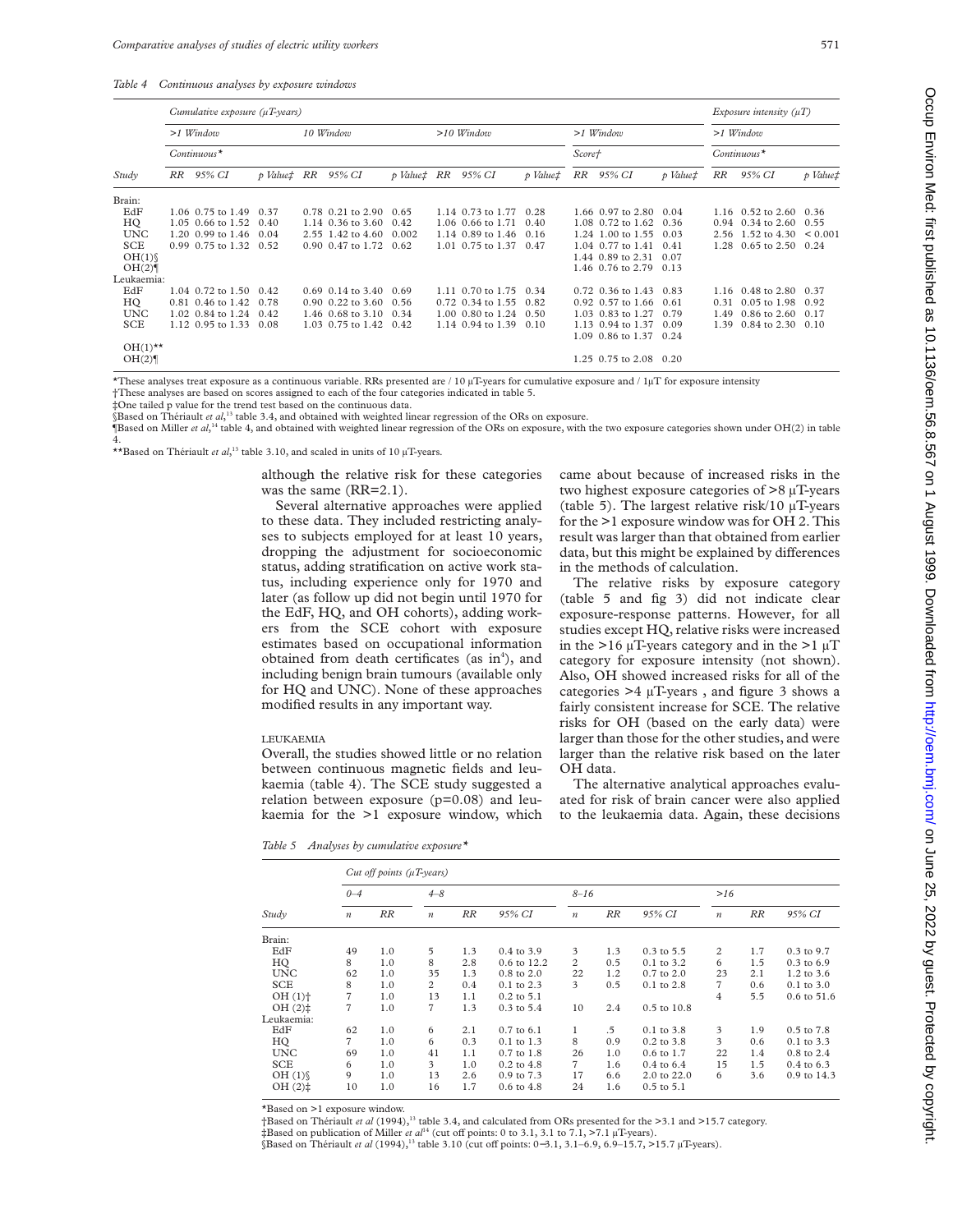

*Figure 2 Brain cancer analysis of cumulative exposure based on the percentiles of the distribution. Risk shown for 50–75, 75–90, and >90 percentiles of distribution for each study with <50 as a comparison, from the >1 exposure window.There were no cases in the 75–90th percentile category for SCE.*



Cumulative exposure ( $\mu$ T years)

*Figure 3 Leukaemia analysis of cumulative exposure based on the percentiles of the distribution. Risk shown for 50–75, 75–90, and >90 percentiles of distribution for each study with <50 as a comparison, from the >1 exposure window.*

did not seem to have a substantial influence on the results. Separate analyses of acute myeloid leukaemia (AML) and chronic lymphocytic leukaemia (CLL) were conducted. These analyses were not very informative because of small numbers; however, they provided no indication that results for these subtypes differed from results for all leukaemias.

#### COMBINED ANALYSES

Table 6 shows results of analyses based on combined data. Because we could use only published OH data, we have shown the results both with and without them. Evidence of heterogeneity was found only in analyses by exposure category for leukaemia when the OH

*Table 6 Combined analyses*

data were included. We accordingly allowed for this heterogeneity.

Whether or not the OH data were included, the estimated relative risks/10 µT-years were similar for brain cancer and leukaemia—about 1.1 in both cases. Without the OH data, the relative risks by exposure category did not show a consistent increase with exposure, but the relative risk was highest in the  $>16 \mu T$ -years category. Adding the OH data did not greatly modify the results for brain cancer but did increase the relative risks for leukaemia, especially in the intermediate exposure categories.

The inverse variances that were used to weight the individual estimates provide a rough measure of the relative contribution of the various studies (table 6, footnote\*). The large contribution of the SCE study is perhaps especially surprising, given the few cases (table 5), and can be attributed to the large exposures in this study. However, the inverse variances (and the SCE estimates) may have been influenced by a few cases with large exposures. The relatively small contribution of the OH study may result in part from the fact that, unlike estimates in the other studies, this estimate was based on means of three or four exposure categories rather than on continuous data.

#### **Discussion**

Our analyses clearly show that what previously seemed to be important differences in results across studies were not a result of analytical methods but may well have resulted from chance fluctuation, and that all studies are compatible with a weak association between magnetic fields and both brain cancer and leukaemia. The wide 95% CIs show the large uncertainty in many of the estimated risks, especially those from the smaller studies with lower exposures. Formal tests for heterogeneity also support statistical variation as a possible explanation for the differences among studies. In fact, the heterogeneity tests for variability among the estimated relative risks/10 µT-years yielded p values >0.5 for both brain cancer and leukaemia. Nevertheless, because such tests have limited power, the possibility of differences resulting for reasons other than chance cannot be ruled out.

|              |            | $Cumulative exposure (\mu T-years)$ |          |             |                  |         |                  |         |                  |                  |          |                         |                  |           |                  |  |
|--------------|------------|-------------------------------------|----------|-------------|------------------|---------|------------------|---------|------------------|------------------|----------|-------------------------|------------------|-----------|------------------|--|
|              | Continuous |                                     |          |             |                  | $0 - 4$ |                  | $4 - 8$ |                  |                  | $8 - 16$ |                         |                  | >16       |                  |  |
| Study        | $RR^*$     | 95% CI                              | p Value† | $X^2\sharp$ | $\boldsymbol{n}$ | RR      | $\boldsymbol{n}$ | RR      | 95% CI           | $\boldsymbol{n}$ | RR       | 95% CI                  | $\boldsymbol{n}$ | <b>RR</b> | 95% CI           |  |
| Brain:       |            |                                     |          |             |                  |         |                  |         |                  |                  |          |                         |                  |           |                  |  |
| Excluding OH | 1.11       | 0.97 to 1.27                        | 0.07     | 1.38        | 127              | 1.0     | 50               | 1.29    | $0.89$ to $1.91$ | 30               | 1.06     | $0.66 \text{ to } 1.69$ | 38               | 1.78      | 1.11 to 2.86     |  |
| With $OH(1)$ | 1.12       | 0.98 to 1.28                        | 0.05     | 2.05        | 134              | 1.0     |                  |         |                  |                  |          |                         | 42               | 1.87      | 1.17 to 2.98     |  |
| With $OH(2)$ | 1.13       | $0.99$ to $1.29$                    | 0.03     | 2.45        | 134              | 1.0     | 57               | 1.33    | $0.92$ to $1.93$ |                  |          |                         |                  |           |                  |  |
| Leukaemia:   |            |                                     |          |             |                  |         |                  |         |                  |                  |          |                         |                  |           |                  |  |
| Excluding OH | 1.09       | $0.97$ to 1.23                      | 0.07     | 2.74        | 144              | 1.0     | 56               | 1.07    | $0.57$ to $2.01$ | 42               | 1.00     | $0.65$ to 1.55          | 43               | 1.35      | $0.85$ to $2.14$ |  |
| With $OH(1)$ | 1.09       | 0.98 to 1.21                        | 0.05     | 2.74        | 153              | 1.0     | 69               | 1.26    | $0.70$ to 2.26   | 59               | 1.44     | $0.64$ to 3.24          | 49               | 1.48      | $0.96$ to $2.30$ |  |
| With $OH(2)$ | 1.10       | 0.98 to 1.23                        | 0.05     | 2.99        | 154              | 1.0     | 72               | 1.18    | $0.73$ to $1.90$ |                  |          |                         |                  |           |                  |  |

\*RRs presented are / 10µT-years, based on estimates from individual studies, weighted by the inverse variance. For brain cancer (adjusted so they sum to unity) they were: 0.15 for EdF, 0.13 for HQ, 0.47 for UNC, 0.22 for SCE, and 0.04 for OH. The corresponding weights for the leukaemia analyses were: 0.08 for EdF, 0.03 for HQ, 0.29 for UNC, 0.39 for SCE, and 0.20 for OH.

†One tailed p value for the trend test based on the continuous data.

‡This statistic provides a test for heterogeneity among the studies, and is approximately distributed as a ÷<sup>2</sup> statistic with three degrees of freedom with OH excluded and 4 df with OH included; in all six cases the p values associated with this test were  $>0.5$ .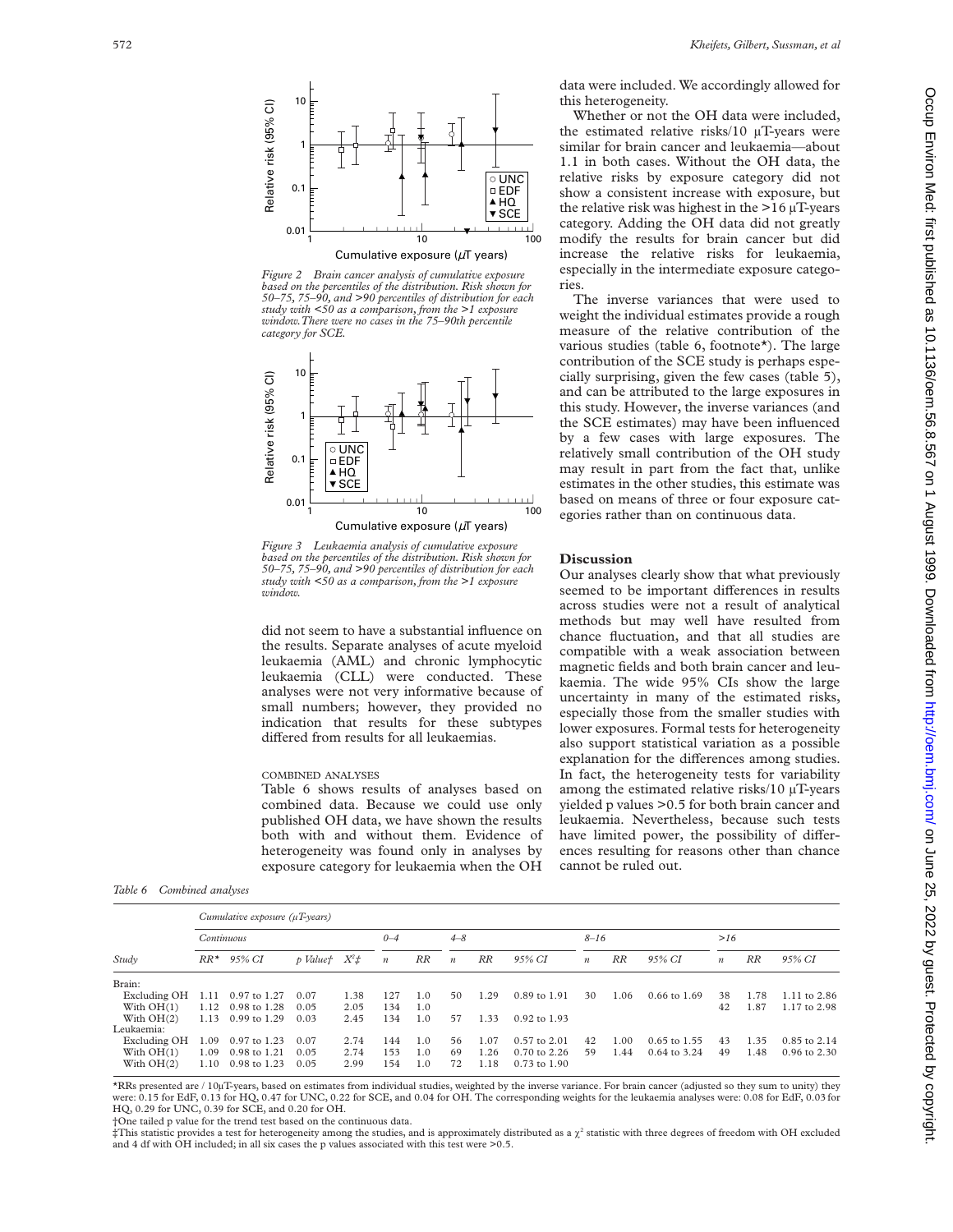By pooling results we were able to obtain more statistically precise estimates of risk for the electric utility workers than were previously available. The combined risk estimates for both brain cancer and leukaemia were small, with the evidence for a positive association slightly stronger for brain cancer than for leukaemia. Although an association with brain cancer was previously reported only by the UNC study, in fact all but the SCE study showed positive gradients. The summary result suggests a small positive association (relative risk 1.12/10 µTyears, 95% CI 0.98 to 1.28), although this support must still be regarded as tenuous. For leukaemia, only OH had previously reported an association. Although the EdF, HQ, and UNC studies provide little evidence of a positive trend for leukaemia, the addition of the positive estimate for SCE resulted in a weak association, with a best estimate of a relative risk of 1.09/10 µT-years of exposure (95% CI 0.98 to 1.21). In general, by showing that estimates from the individual studies were statistically compatible and by showing overall positive associations for both brain cancer and leukaemia, this comparative analysis has at least slightly strengthened the case for an association of these diseases and exposure to magnetic fields.

The selection of studies for this analysis was based on the availability of quantitative exposure measurements and on a focus on electric utility employees. This focus was meant to enhance comparability among studies by concentrating on an industry that is considered to have a potential for high exposures, a fairly stable workforce, and common work practices which have not undergone major changes. The study comparability was further improved by eliminating or minimising differences through a common approach to data analysis. The inability to re-evaluate original OH data represents a limitation of this comparative effort, especially because of the relatively strong associations reported for the OH cohort. To minimise the impact of this limitation, we incorporated published results of the OH cohort whenever possible.

To facilitate comparison among studies, the relation between the cumulative exposure to magnetic fields and the risk of brain cancer and leukaemia was expressed as a relative risk/10 µT-years. It should be stressed that this value must be used with caution for the purpose of risk assessment or in response to public concern, because it is based only on the data at hand and does not include other relevant scientific information that would be crucial in any risk assessment effort. Furthermore, the risk estimates should not be used to extrapolate to exposure levels higher than those in the data from which the value was derived.

Our results are compatible with the several meta-analyses that included many more diverse studies. $2-17$  These analyses also suggested a small increase in risk for both brain cancer and leukaemia. Three studies of utility employees not included in this re-analysis did not report an association for brain cancer<sup>7-9</sup> or leukaemia.7 9 Our analysis of leukaemia subtypes was limited by small numbers and by reliance on mortality data in two cohorts; nevertheless, we found no indication of an association with chronic lymphocytic leukaemia either in individual studies or in comparison with overall leukaemia or acute myeloid leukaemia.

Some findings for individual studies had not been reported previously. In the UNC study, the strong association of brain cancer with exposure intensity is a new finding. In the SCE study, a suggestive association was found in our analysis of leukaemia, although none was found in analyses by Sahl *et al*. <sup>4</sup> In this instance, there were several important distinctions, including restricting analyses to men, to leukaemia assigned as the underlying cause of death, and to subjects with occupational histories, as well as with continuous measures of cumulative exposure. Since the OH study is often perceived as primarily providing evidence for an association with leukaemia, it is of interest that this study has a larger point estimate of the risk/10 µT-years for brain cancer than did the UNC study. However, non-significantly increased risks of brain cancer in higher exposure categories were also reported previously.<sup>6</sup> <sup>18</sup>

Exposure assessment is perhaps the most challenging aspect of research into EMFs, and an important concern in combining data is the comparability of exposure assessment methods. Both exposure meters and sampling methods differed among the studies (table 2). It is possible, for example, that the higher exposures in the SCE cohort (fig 1) are in part due to the use of convenience sampling in estimating exposures for these subjects. Also, it has been argued that the use of data on both job category and job site in the OH study may have led to less misclassification of dose than in other cohorts in which only job category data were used. In fact, Miller *et al*<sup>18</sup> found that omitting the use of job site data substantially lessened the evidence for a dose-response relation in the OH study. In our study, we found no evidence of heterogeneity among studies in the estimated risks/10 µT-years, but the possibility of differences in methods of measuring exposure affecting the results remains a consideration.

Miller *et al*<sup>18</sup> found evidence that exposure to electric fields may have been a stronger risk factor for leukaemia than exposure to magnetic fields in the OH cohort. Also, a study of exposure to electric fields in the EdF cohort found an association with risk of brain cancer (but not leukaemia),<sup>19</sup> although earlier analyses based on exposure to magnetic fields had not identified such a correlation.<sup>6</sup> Because quantitative measurements of electric fields were not available for all of the other cohorts, we were unable to examine this issue.

Due to inherent limitations in the data, we were unable to adequately evaluate several factors that might have led to differences in results. These include study of cancer incidence  $v$  mortality, differences in the social and demographic composition of the cohorts, differences in other occupational exposures